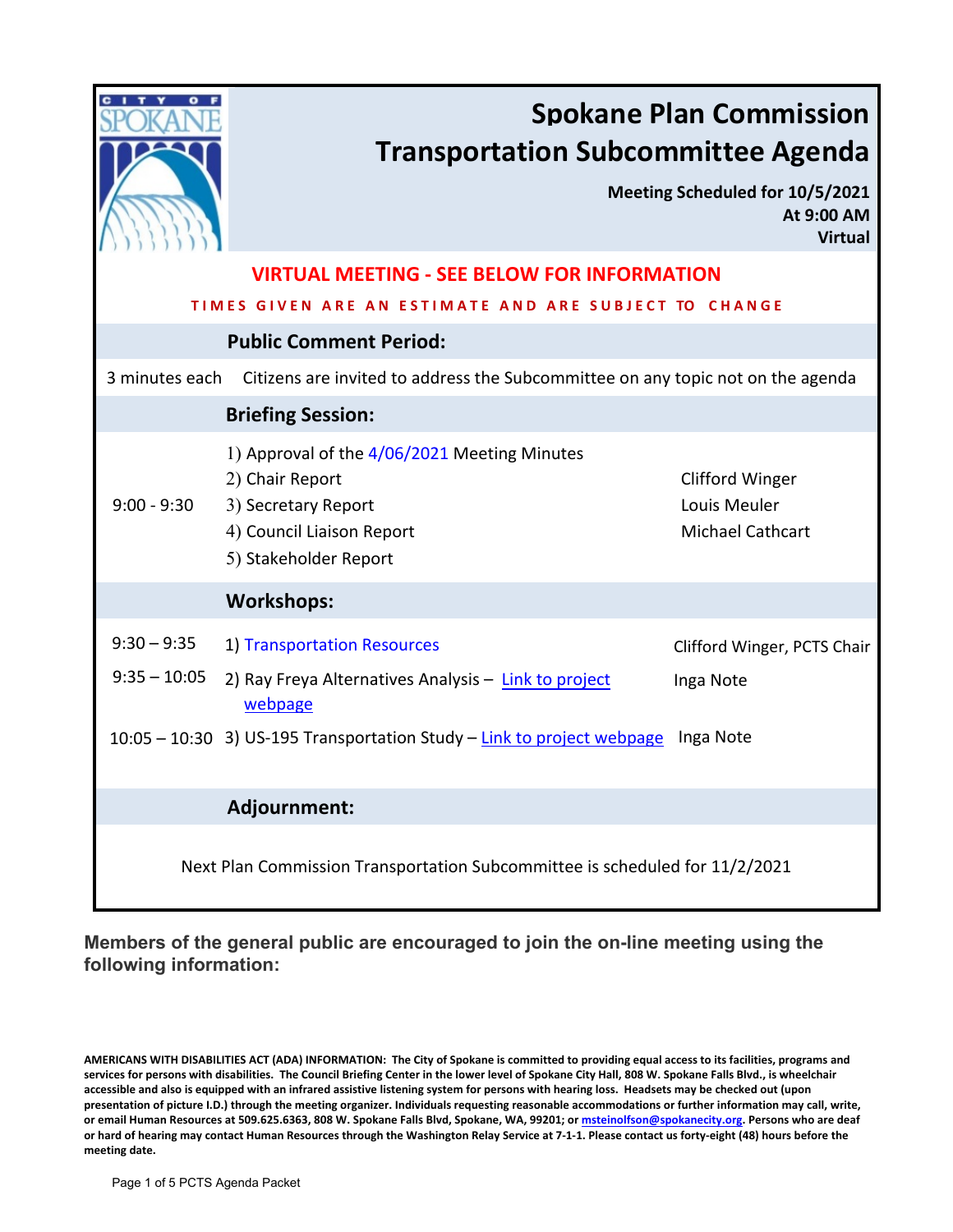### **To participate via video follow the link on your computer** (click on "Join meeting")

When it's time, join the Webex meeting here.

## [Join meeting](https://spokanecity.webex.com/spokanecity/j.php?MTID=m84f61f19b34e1abedeff3a272d55ffed)

More ways to join:

Join from the meeting link <https://spokanecity.webex.com/spokanecity/j.php?MTID=m84f61f19b34e1abedeff3a272d55ffed>

Join by meeting number Meeting number (access code): 146 852 8754

Meeting password: PCTS

Tap to join from a mobile device (attendees only) [+1-408-418-9388,,1468528754##](tel:%2B1-408-418-9388,,*01*1468528754%23%23*01*) United States Toll

Join by phone +1-408-418-9388 United States Toll [Global call-in numbers](https://spokanecity.webex.com/spokanecity/globalcallin.php?MTID=m5e5c1f5cb9dc3694f234af4cf5428f08)

Join from a video system or application Dial [1468528754@spokanecity.webex.com](sip:1468528754@spokanecity.webex.com)  You can also dial 173.243.2.68 and enter your meeting number.

#### **Join using Microsoft Lync or Microsoft Skype for Business**

Dial 1468528754.spokanecity@lync.webex.com

**Please note that public comments will be taken during the meeting, but the public is encouraged to continue to submit their comments or questions in writing to:**

**Louis Meuler** at plancommission@spokanecity.org

The audio proceedings of the PCTS meeting will be recorded, with digital copies made available upon request.

**AMERICANS WITH DISABILITIES ACT (ADA) INFORMATION: The City of Spokane is committed to providing equal access to its facilities, programs and services for persons with disabilities. The Council Briefing Center in the lower level of Spokane City Hall, 808 W. Spokane Falls Blvd., is wheelchair accessible and also is equipped with an infrared assistive listening system for persons with hearing loss. Headsets may be checked out (upon presentation of picture I.D.) through the meeting organizer. Individuals requesting reasonable accommodations or further information may call, write, or email Human Resources at 509.625.6363, 808 W. Spokane Falls Blvd, Spokane, WA, 99201; o[r msteinolfson@spokanecity.org.](mailto:msteinolfson@spokanecity.org) Persons who are deaf or hard of hearing may contact Human Resources through the Washington Relay Service at 7-1-1. Please contact us forty-eight (48) hours before the meeting date.**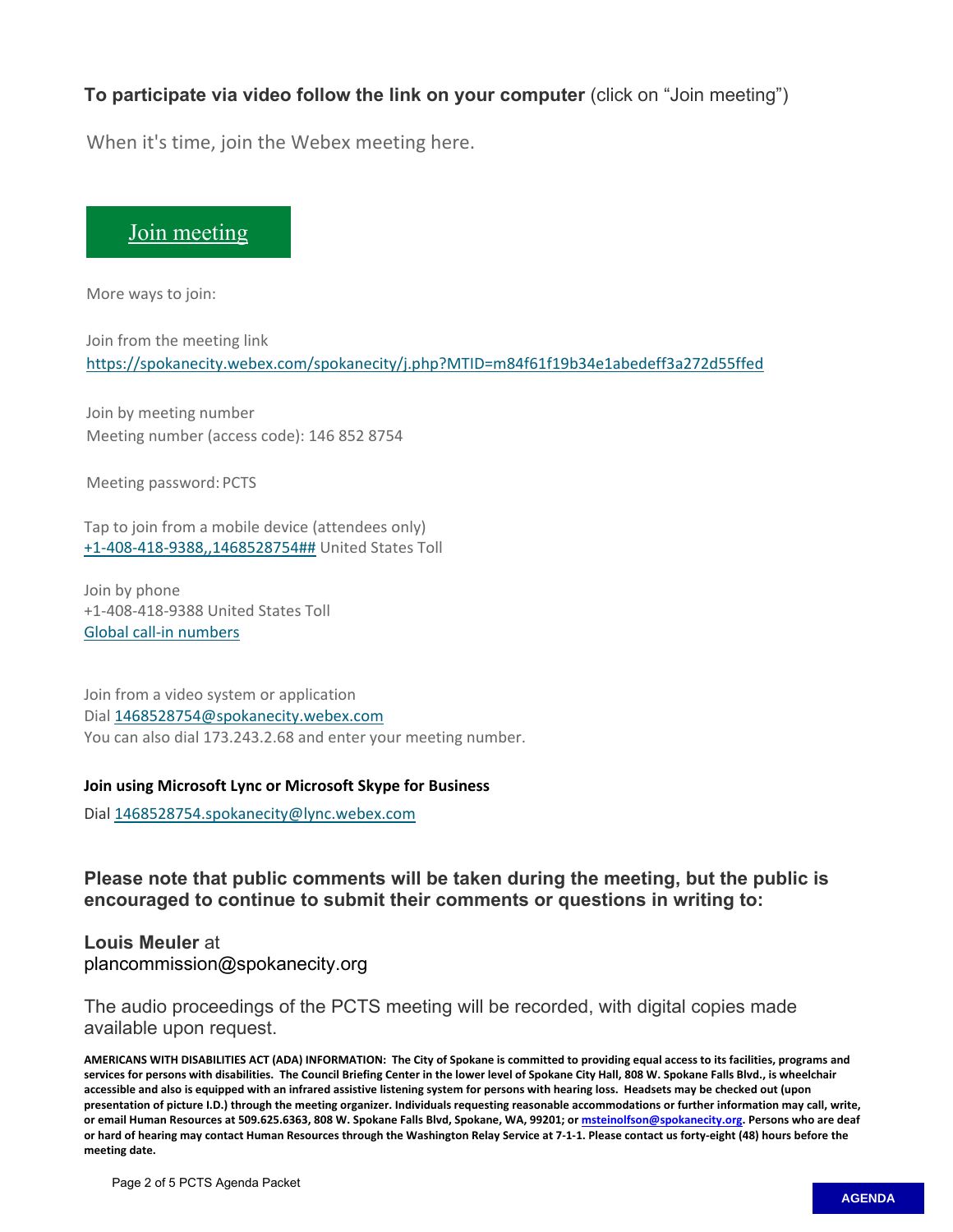# <span id="page-2-0"></span>**Spokane PC Transportation Sub-Committee – Draft Minutes**

#### **April 6, 2021**

City Council Briefing Center

Meeting Minutes: Meeting called to order at 9:00 AM by Clifford Winger

#### **Attendance:**

- Subcommittee Members Present: Clifford Winger (Chair), Mary Winkes (Vice Chair), Charles Hansen, Paul Kropp, Raychel Callary, Eve McMenamy, Mike Tresidder, Rhonda Young, Todd Beyreuther, John Vansant,
- Subcommittee Members Not Present: Kitty Klitzke, Charlene Kay,
- Non-Voting Subcommittee Members Present: Council Member Michael Cathcart
- *Quorum Present: yes*
- Staff Members Present: Louis Meuler, Jackie Churchill, Kevin Picanco, Katherine Miller, Colin Quinn-Hurst

**Public Comment:**

None

#### **Briefing Session:**

Mary Winkes moved to approve meeting agenda for April 6, 2021. Seconded by Rhonda Young. Motion carried unanimously.

Paul Kropp moved to approve minutes from the March 2, 2021 meeting. Seconded by Thomas Sanderson. Motion carried unanimously.

#### **1. Chair Report – Clifford Winger**

- Mr. Winger reported that the Plan Commission Transportation Subcommittee's Rules of Procedure were updated with minor changes to how information would be provided to the public. The changes were approved by the Plan Commission on March 24, 2021.
- He also reported that the Spokane school board published a survey which asked for citizens' opinions on which location would be the best for a new stadium.

#### **2. Secretary Report – Louis Meuler-**

- Mr. Meuler reported that the PCTS has a new member from the Spokane Regional Health District (SRHD), Cindy Green.
- **3. Council Liaison Report Michael Cathcart**
	- None.
- **4. Stakeholders Report** 
	- Paul Kropp, Neighborhood Alliance Stated that the Spokane Regional Transportation Council Board is considering creating a list of its own regionally significant projects.
	- Mike Tresidder, Spokane Transit Authority (STA)- Stated that STA has started construction on City Line Stations. Additionally, the STA website has information on which stations are being built and the different timelines for each station.
	- Rhonda Young, Bicycle Advisory Board (BAB) reported that the BAB has been considering the Ray – Freya Alternatives for bicycle routes. The BAB has also been developing a subcommittee to work on creating a priority bike network by looking at critical gaps in the current network.
	- Eve McMenamy, Spokane Regional Transportation Council (SRTC)- Reported that SRTC is developing a unified list of regional priorities and is drafting a work plan for next two years. Ms. McMenamy also stated that US 195/I90 draft strategies have been chosen, and will be released to the public soon.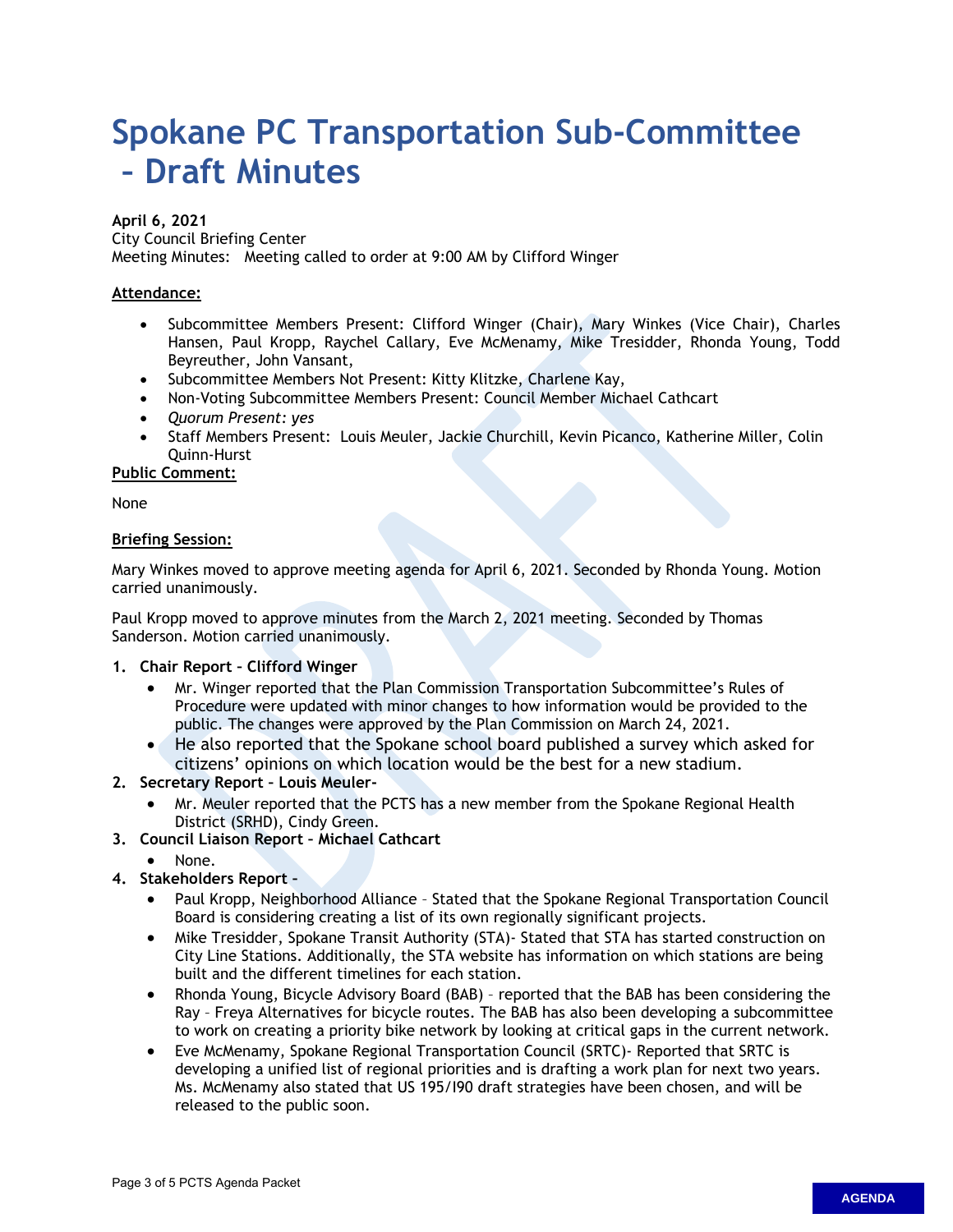• Thomas Sanderson, Citizen Transportation Advisory Board (CTAB) – Reported that the CTAB approved the 6 Year Street Plan and it has been sent to City Council for approval. Mr. Sanderson reported that the CTAB is considering the possibility of expanding its membership to include two members from each district. CTAB also discussed the street prioritization matrix.

#### **Workshops/Presentations:**

- **1. 6 Year Streets Program Update and Consistency Review**
	- Presentation provided by Kevin Picanco
	- Questions asked and answered
	- Discussion ensued

**Mary Winkes moved to recommend to Plan Commission regarding Comprehensive Plan Consistency of new projects being added to the 2022-2027 Six-Year Comprehensive Street Program. Mike Tresidder seconded. Motion approved unanimously.** 

#### **Meeting Adjourned at 9:45 AM**

Next PCTS Meeting scheduled for Tuesday, May 4, 2021